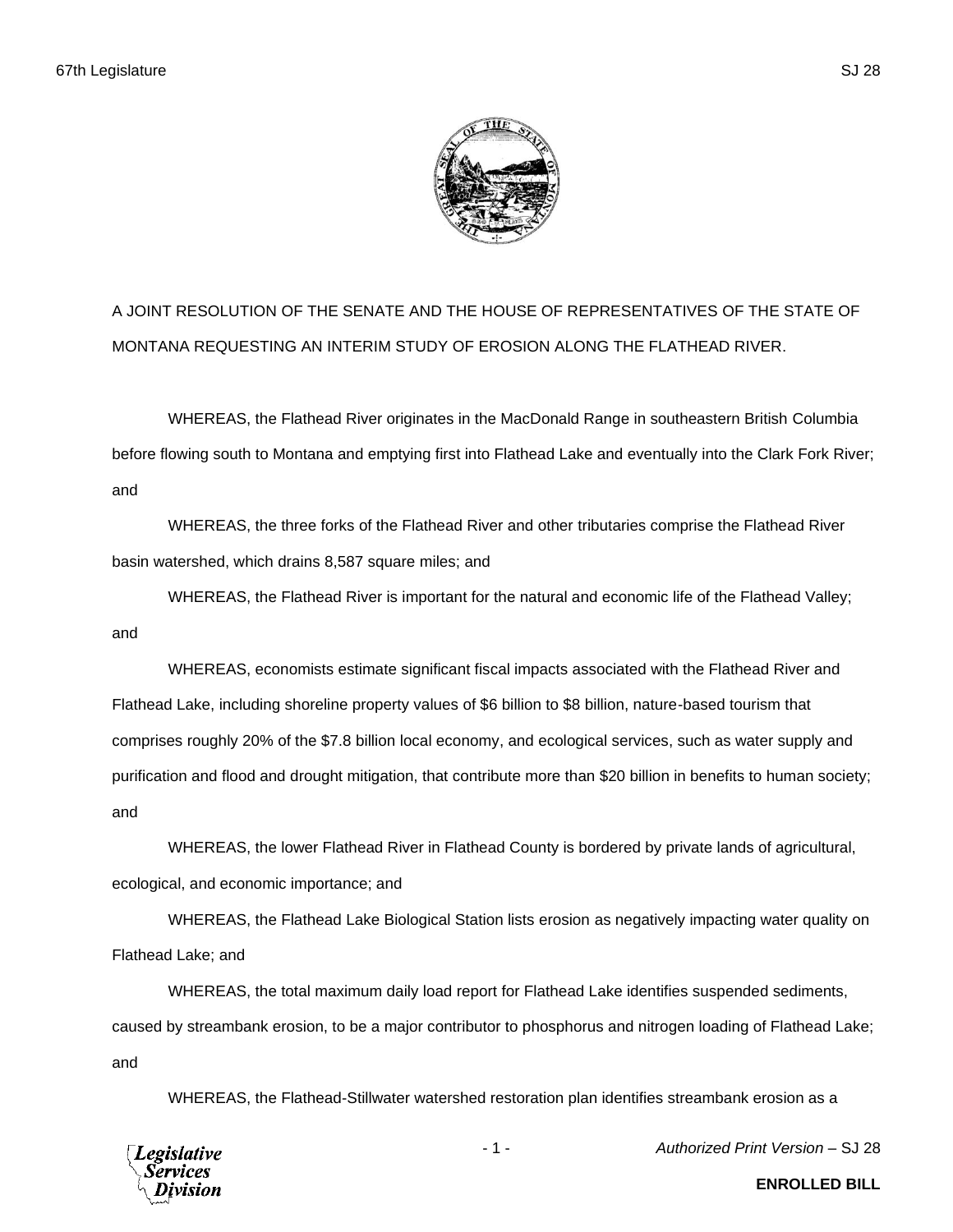major concern and calls for a significant reduction in streambank erosion; and

WHEREAS, many landowners and agricultural producers have recently reported substantial increases in streambank damage due to erosion; and

WHEREAS, recreational use of the Flathead River has increased, including boat use, which causes streambank erosion; and

WHEREAS, decreases in water quality have led federal and state agencies to classify Flathead Lake as "impaired" due to human-caused increases in nutrients and sediment, requiring a long-term plan for water quality protection; and

WHEREAS, excessive erosion to Flathead River streambanks endangers important agricultural lands, water resources, riparian vegetation, and aquatic systems.

## NOW, THEREFORE, BE IT RESOLVED BY THE SENATE AND THE HOUSE OF REPRESENTATIVES OF THE STATE OF MONTANA:

That the Legislative Council be requested to designate an appropriate interim committee or statutory committee, pursuant to section 5-5-217, MCA, or direct sufficient staff resources to review issues of erosion along the Flathead River, including:

(1) compiling existing data on the causes and impacts of erosion on the Flathead River;

(2) determining the impacts of recreational boat use to streambanks on the lower Flathead River and how to lessen those impacts; and

(3) examining information gaps and collecting additional data, as necessary.

BE IT FURTHER RESOLVED, that the assigned interim committee include the participation of stakeholders in this study process, including the Flathead Conservation District, Flathead River Commission, Flathead Basin Commission, Department of Fish, Wildlife, and Parks, the Confederated Salish and Kootenai Tribes, the National Park Service or Glacier National Park, the cities and towns in the Flathead River basin, and at least two members of the public representing recreational and agricultural groups.

BE IT FURTHER RESOLVED, that if the study is assigned to staff, any findings or conclusions be presented to and reviewed by an appropriate committee designated by the Legislative Council.

BE IT FURTHER RESOLVED, that all aspects of the study, including presentation and review

**Legislative** *Services* Division

- 2 - *Authorized Print Version* – SJ 28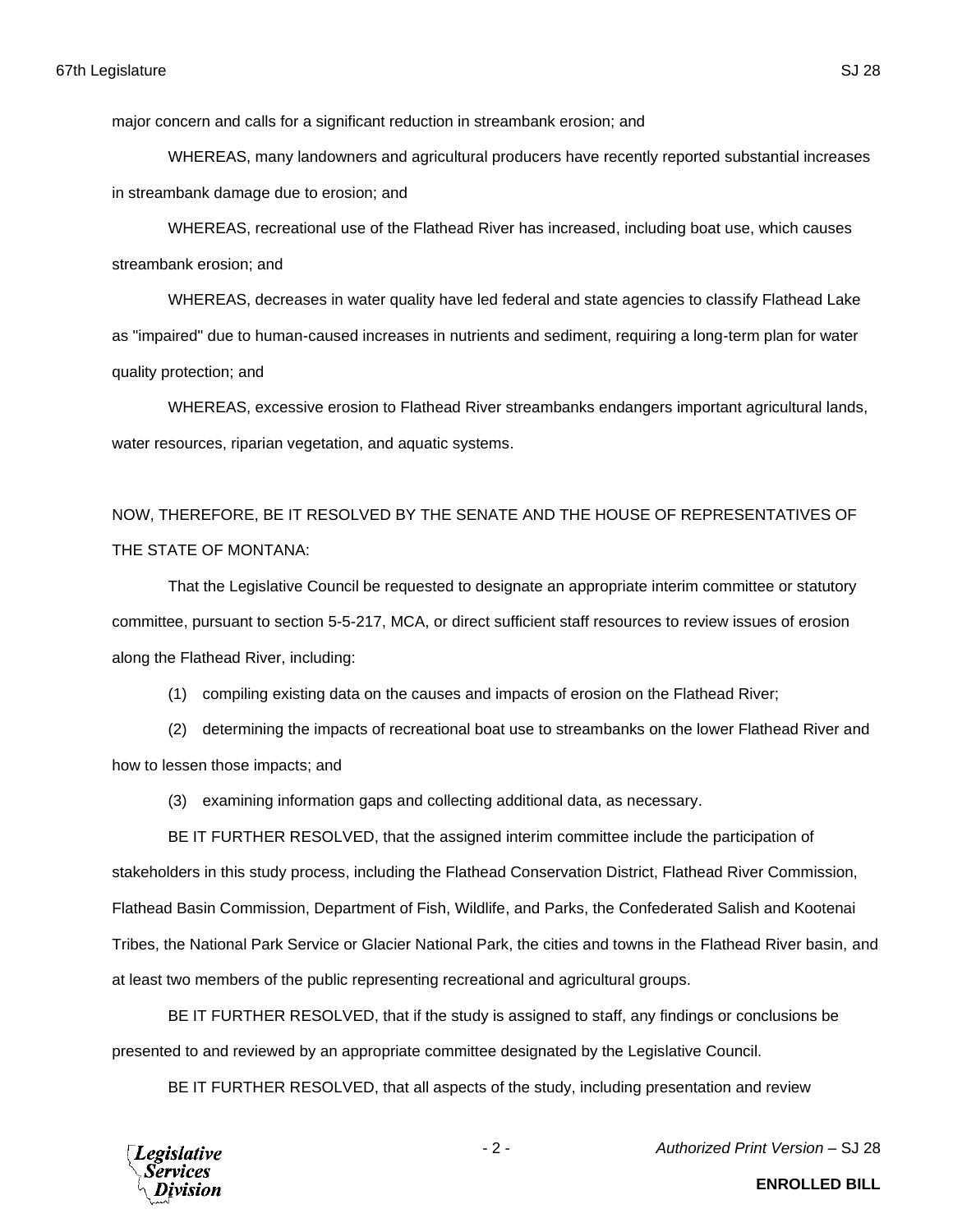requirements, be concluded prior to September 15, 2022.

BE IT FURTHER RESOLVED, that the final results of the study, including any findings, conclusions,

comments, or recommendations of the appropriate committee, be reported to the 68th Legislature.

- END -

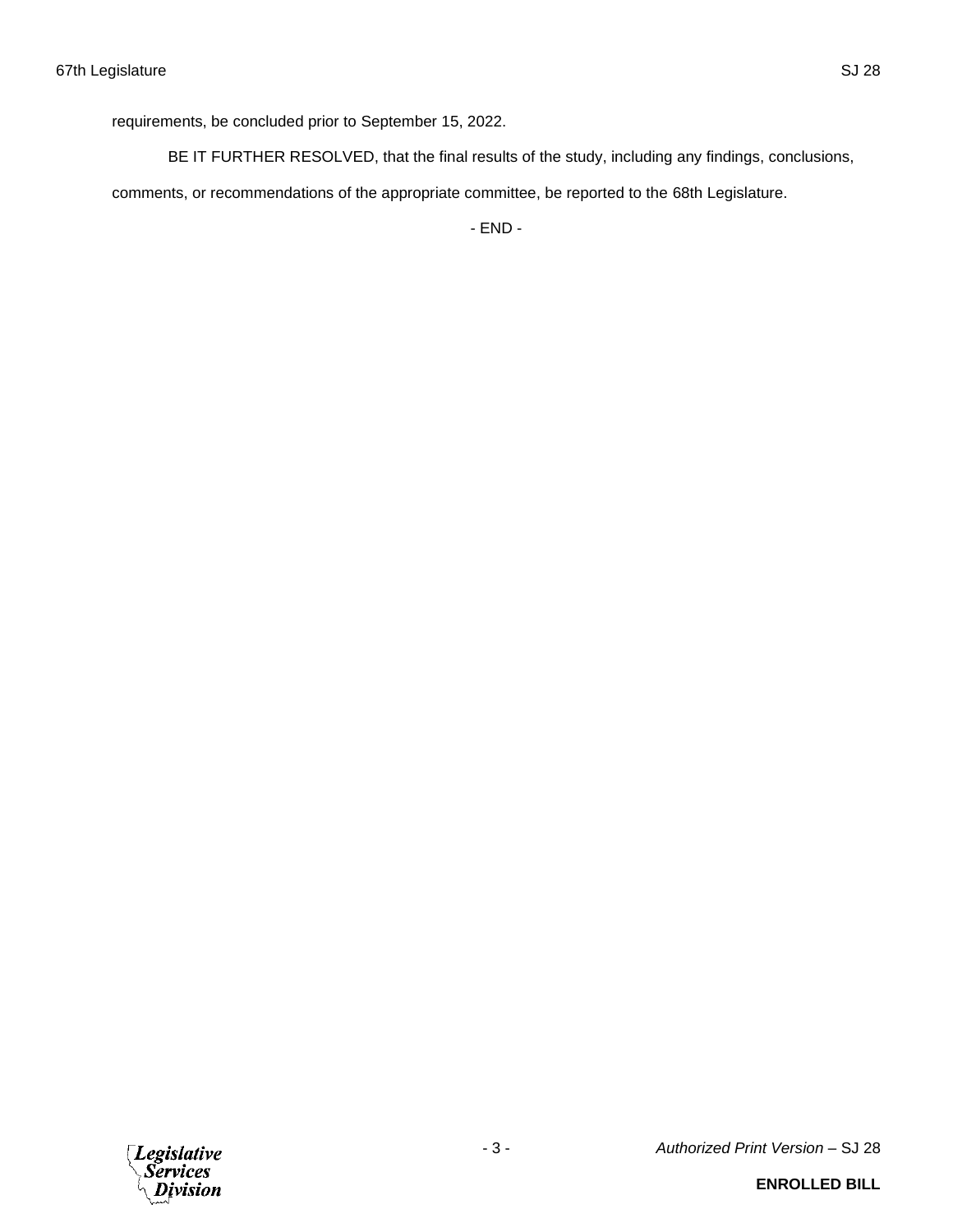I hereby certify that the within bill,

SJ 28, originated in the Senate.

Secretary of the Senate

President of the Senate

| Signed this | dav  |
|-------------|------|
|             |      |
| O,          | 2021 |

\_\_\_\_\_\_\_\_\_\_\_\_\_\_\_\_\_\_\_\_\_\_\_\_\_\_\_\_\_\_\_\_\_\_\_\_\_\_\_\_\_\_\_

\_\_\_\_\_\_\_\_\_\_\_\_\_\_\_\_\_\_\_\_\_\_\_\_\_\_\_\_\_\_\_\_\_\_\_\_\_\_\_\_\_\_\_

Speaker of the House

| Sianed this |  |
|-------------|--|
| $\Omega$    |  |

\_\_\_\_\_\_\_\_\_\_\_\_\_\_\_\_\_\_\_\_\_\_\_\_\_\_\_\_\_\_\_\_\_\_\_\_\_\_\_\_\_\_\_